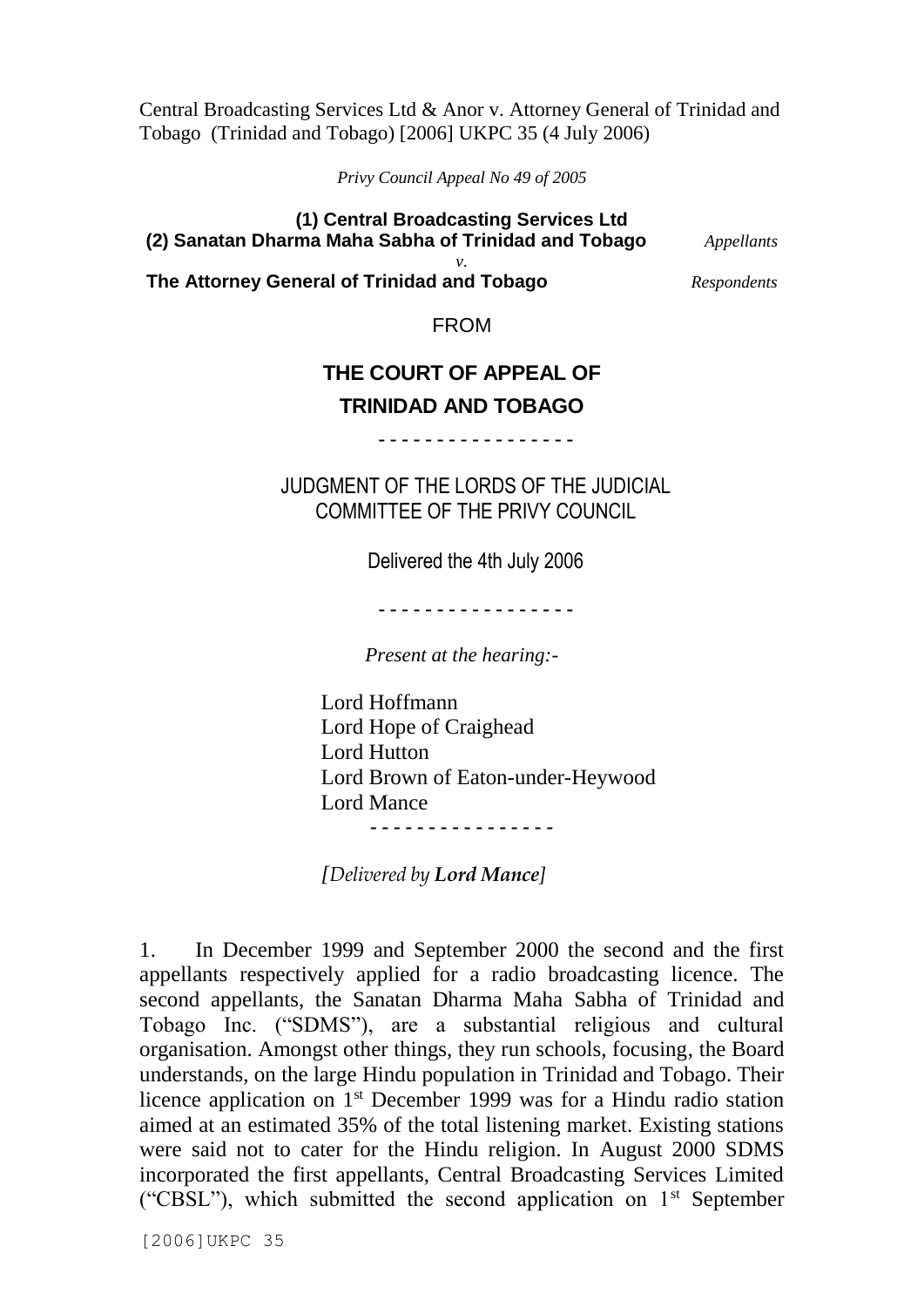2000. This application was directed at a market of the same estimated size as that in SDMS's application, but described as the East Indian Youth Market, for which again existing stations were said not to cater. It was said that the proposed new station would be "for the enhancement and better understanding of Youth Related Issues, and the programme format will reflect this through its religious, cultural, musical, educational and discussion contents".

2. The applications were made under the Wireless Telegraphy Ordinance (Chapter 36 No. 2) of 1936, which in terms required any person installing or using any such wireless apparatus to obtain (in the absence of any applicable regulations made under the Ordinance) a "special licence" issued by the Governor General, and provided that the Governor General might "appoint a Wireless Officer and such other officers and servants as may be necessary for the purposes of the Ordinance". With the coming of independence and republican status, this provision fell at the material times to be read as requiring a licence issued by the President of Trinidad and Tobago acting on the advice of the Cabinet or a Minister acting under the general authority of the Cabinet. Applications were in the first instance evaluated by the Director of the Telecommunications Division of the relevant Ministry, the identity, or at least name, of which changed on several occasions (from the Ministry of Communications and Information Technology in early 2001, to the Ministry of Science, Technology and Tertiary Education between December 2001 and 2002 to, thereafter, the Ministry of Public Administration and Information). Applications which the Director of the Telecommunications Division approved would be forwarded with his corresponding recommendation for the Minister's attention.

3. The Director at the time of the Telecommunications Division, Mr Ragbir, was prompt to evaluate CBSL's application. After requesting and receiving certain information in September 2000, he wrote to the Permanent Secretary of the Ministry on 10<sup>th</sup> October 2000 to report that the application "has met all the necessary criteria for a broadcasting station" and that the "division has no objection to the grant of this licence". But no decision was made regarding any licence and the appellants wrote to the Ministry seeking information. By letter dated 5<sup>th</sup> March 2001 the Permanent Secretary said he would investigate and communicate again "shortly". Internally, this led to a further memorandum from the Director to the Permanent Secretary dated 15<sup>th</sup> March 2001, in which he referred to "your memorandum dated  $10<sup>th</sup>$ October 2000" and advised that SDMS's application "was sent to you under the Company's name **Central Broadcasting Services Limited**  with my recommendation". The Director may have meant to refer to his own memorandum dated 10<sup>th</sup> October 2000 or there may be another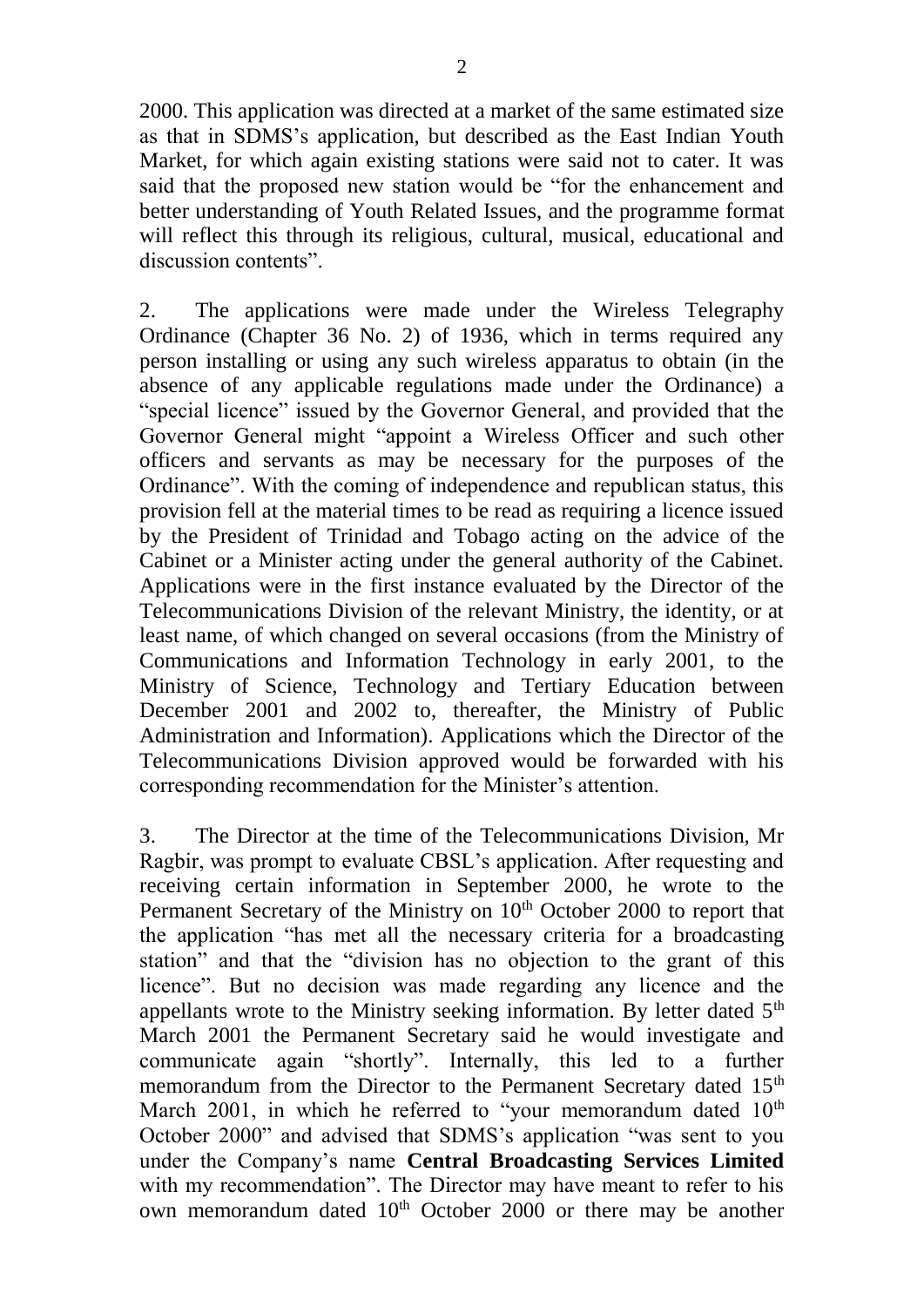missing memorandum. Either way it is clear that (despite an apparently contrary statement in his affidavit sworn  $16<sup>th</sup>$  August 2002) he was treating CBSL's application as effectively embracing and subsuming SDMS's application and was recommending it accordingly. Before the courts below there was an issue whether there were thereafter two applications or only one by CBSL, as the Court of Appeal held. Realistically, Sir Fenton Ramsahoye SC representing the appellants was in oral submissions content to put this issue aside, and focused attention on CBSL's application which was unquestionably evaluated and recommended.

4. Again however nothing was heard by the applicants, until in August 2002 it came to their attention that a radio broadcasting licence had been granted to a company called Citadel Limited ("Citadel"), whose directors were a Mr Louis Lee Sing and Mr Anthony Lee Aping. A new administration had held office since the general election in December 2001, which had resulted in a tie with each party having 18 seats in the House of Representatives. The Minister of Science, Technology and Tertiary Education from December 2001 was Mr Hedwidge Bereaux. In a media conference on 1st August 2002 Mr Bereaux stated that Citadel had applied for its licence on  $13<sup>th</sup>$  March 2001. A search of the Companies Registry showed the appellants that Citadel was only incorporated on 28<sup>th</sup> August 2001.

5. The appellants in these circumstances began proceedings on  $16<sup>th</sup>$ August 2002 against the Attorney General, being the appropriate representative of the State for that purpose under section 76(2) of the Constitution of Trinidad and Tobago. They alleged that "The present administration arbitrarily and quickly awarded a radio licence to Citadel Limited in disregard of other applicants whose applications had been pending and were first in time". They claimed declarations that they had been denied equality of treatment contrary to section 4(b) and (d) of the Constitution and that their right to freedom of conscience, religious belief and observance and to freedom of thought and expression had been denied contrary to section 4(h) and (i) of the Constitution. They sought an order directing the grant of licences or such further orders and directions as might be necessary and appropriate.

6. The Constitution of Trinidad and Tobago provides:

"*Rights enshrined* 

4. It is hereby recognised and declared that in Trinidad and Tobago there have existed and shall continue to exist, without discrimination by reason of race, origin, colour, religion or sex, the following fundamental human rights and freedoms, namely-  $(a)$  .....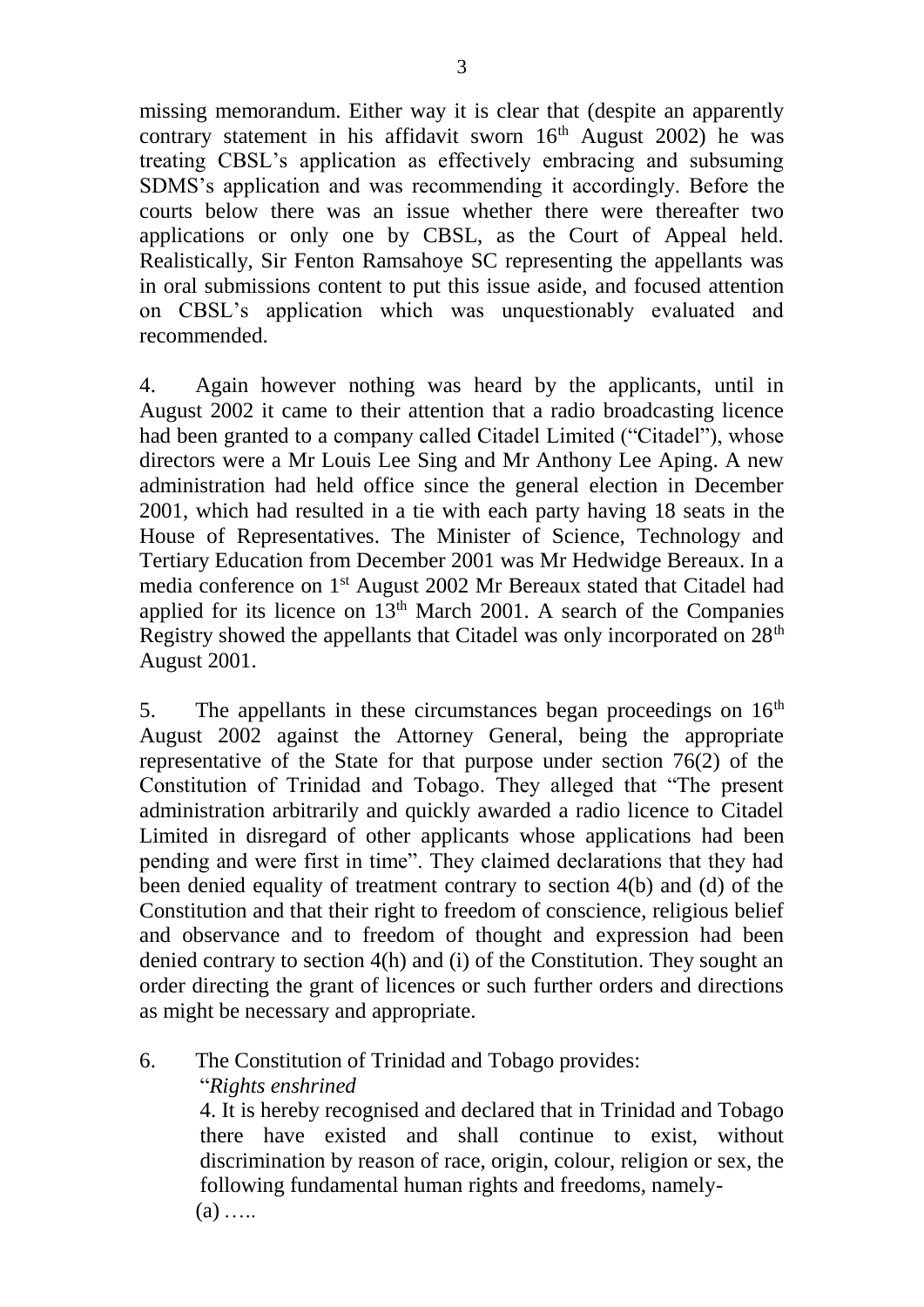(b)the right of the individual to equality before the law and the protection of the law;

 $(c)$  .....

(d)the right of the individual to equality of treatment from any public authority in the exercise of any functions;

 $(e)$  …

 $(f)$  …

 $(g)$ …..

- (h)freedom of conscience and religious belief and observance;
- (i) freedom of thought and expression;

 $(i)$  …

 $(k)$ ….."

7. The proceedings were supported by two affidavits sworn on  $16<sup>th</sup>$ August 2002, one from Mr Satnarayan Maharaj, the secretary general of SDMS, the other from Mr Ragbir, the former Director of the Telecommunications Department who had retired on 13<sup>th</sup> April 2002, having been on pre-retirement leave from 30<sup>th</sup> November 2001. Mr Maharaj's affidavit attested to the course of events set out above so far as it involved action by or communications with the appellants. By an application only made in January 2004 the Attorney General applied successfully to the trial judge, Best J, to strike out certain passages in it as containing hearsay. These were passages based on a newspaper report dated  $9<sup>th</sup>$  August 2002 regarding, first, the granting by the Cabinet of the Citadel licence to Mr Sing, described as an open supporter of the new administration, and, second, statements in that connection by the Minister, Mr Bereaux, when announcing and giving his explanation of the grant at the media conference following the Cabinet meeting at which the grant was made. Sir Fenton challenges the basis for the striking out what were reports of ministerial statements intended to inform the public. He points out that Smith J had on 3rd July 2003 ordered that, unless the respondents filed affidavits by 29th August 2003, the matter should proceed on the basis of the appellant's affidavits; that, in response to this order, affidavits had been sworn on  $28<sup>th</sup>$  August 2003 by the Minister, Mr Bereaux, and by Miss Mala Guinness (Deputy Director of the Telecommunications Division who had effectively stepped into Mr Ragbir's shoes after he went on pre-retirement leave on 30<sup>th</sup> November 2001); and that these two deponents had responded generally to the appellants' two affidavits (although not specifically to the passages to which the respondents later objected). The Board sees some force in these submissions by Sir Fenton but does not consider that the outcome of this appeal turns on whether the judge was correct to strike out the passages in question. It is unnecessary to take further time considering Sir Fenton's challenge to their striking out.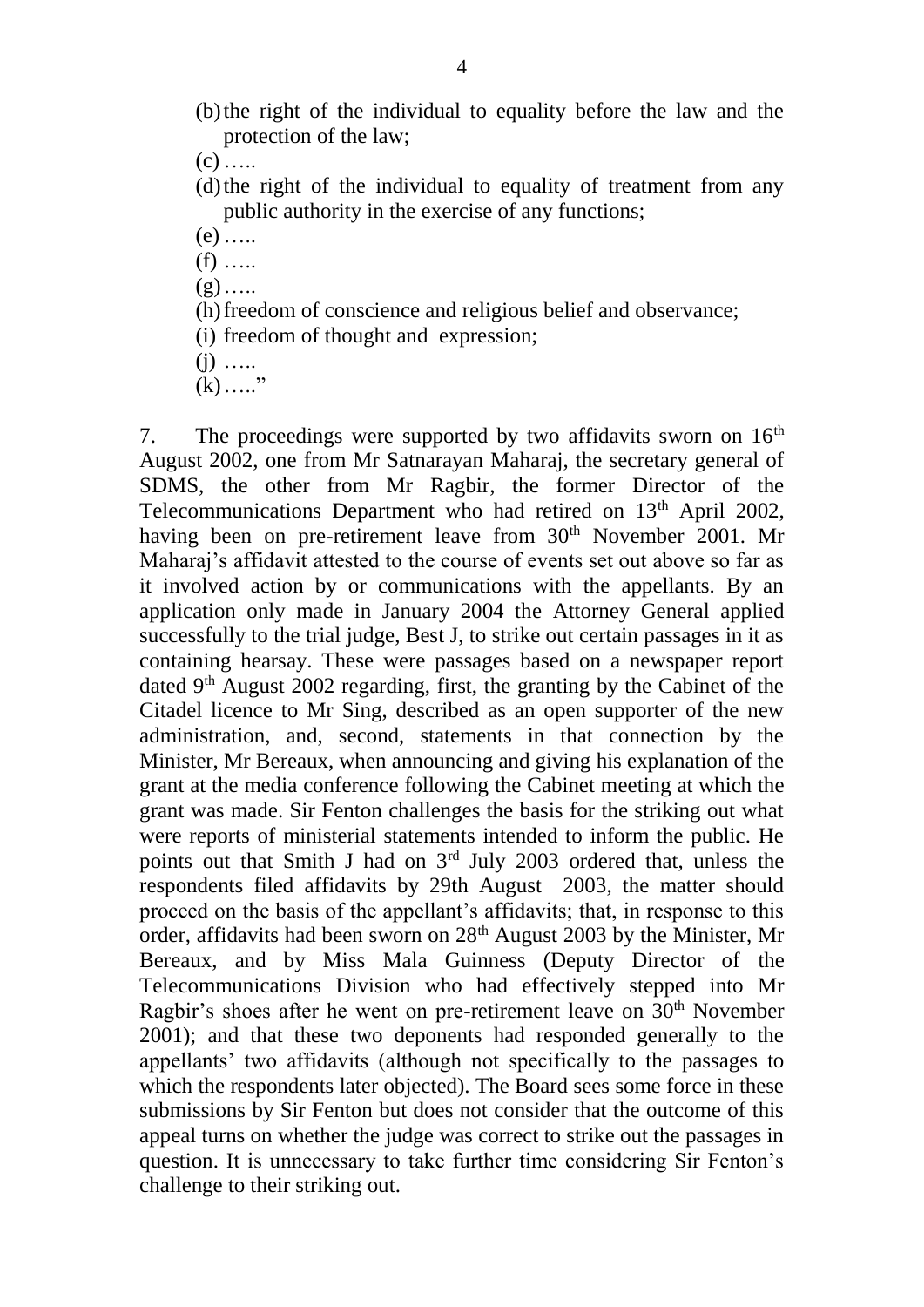8. Mr Ragbir in his affidavit recounted the position within the Telecommunications Division, as set out above, and produced certain lists of outstanding and recommended applications, including a list submitted by him on  $30<sup>th</sup>$  October 2001 to the Minister under the previous administration, Dr Moonilal. This included CBSL as one of seven outstanding applications which Mr Ragbir had as at that date submitted with recommendations for the Minister's attention.

9. Mr Bereaux said that he never saw any of the lists produced by Mr Ragbir. The only list he saw was a list of outstanding applications requested by him in February 2002 and received by him from Miss Mala Guinness with a covering letter dated 4<sup>th</sup> April 2002. However, the covering letter disclosed that there was "a considerable lack of organisation and an absence of proper systems and mechanisms in the Division", which remained unresolved notwithstanding her "bringing it to the attention of a number of Permanent Secretaries on several occasions", that the Division was unable to locate some files and that it was therefore not possible to say whether the enclosed list was complete. The list was headed "Interim Draft – Unedited" and contained only five applications. One of them was that by Citadel, against which there was a note that: "The Telecommunications Division received this application in the Ministry in late March 2002 and will be attending to it as soon as possible". Neither of the appellants' applications was included.

10. Miss Mala Guinness's affidavit was consistent with the appellants' evidence regarding their applications. She explained that even prior to Mr Ragbir's pre-retirement departure the Division was under-staffed. At some time after his pre-retirement, she recalled conversations with Mr Maharaj regarding his application for a licence, and commented that "It may be that his was one of the files that could not be located at that time". She said that after Mr Ragbir's pre-retirement she had advised that "recommendations for wireless licences should be made in the context of a Broadcast Policy" to make "efficient use of this limited and lucrative resource", and that the Division had ceased to make recommendations pending the establishment of such a policy. As Warner JA observed in the Court of Appeal, this does not explain the expedited processing and grant of Citadel's licence, regarding which Miss Guinness went on to produce certain formal documentation. This included a copy of Part 1 of an application form dated  $13<sup>th</sup>$  March 2001 (the date to which Mr Bereaux later referred in the media conference on  $1<sup>st</sup>$  August 2002). But the note to the Interim Draft - Unedited list enclosed with Miss Guinness's letter dated  $4<sup>th</sup>$  April 2002 indicates that this application was only seen by the Telecommunications Division in March 2002.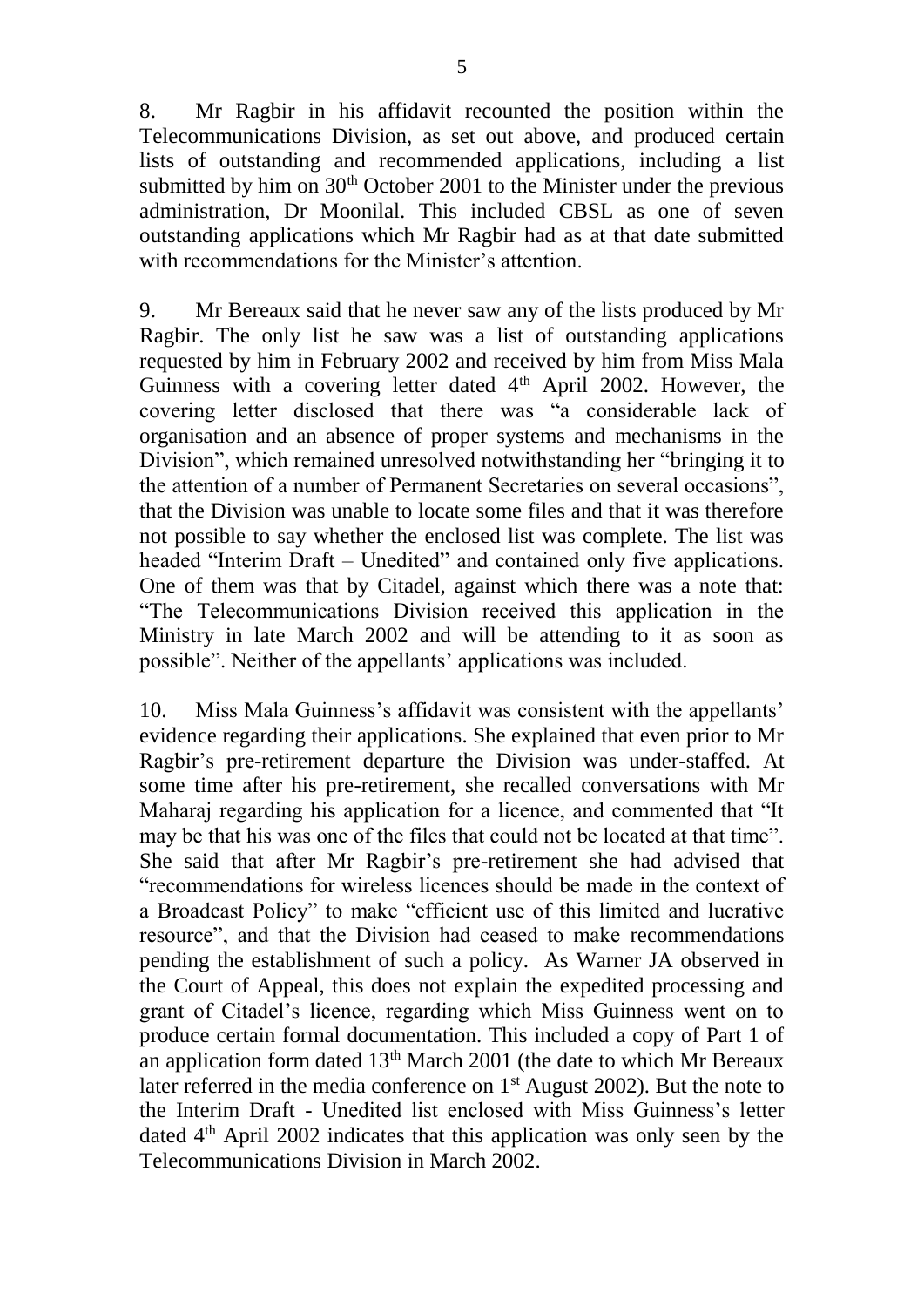11. The next dated document produced by Miss Guinness is a letter dated 16<sup>th</sup> January 2002 attaching a copy of the Citadel application (or rather it appears, of Part 1 of the seven Parts required by the standard application form). This is date-stamped as seen in the Division on  $28<sup>th</sup>$ April 2002, although in the light of the note on the Interim Draft - Unedited list it must presumably have been received by March 2002. This copy of the application was itself apparently mislaid and so re-submitted on 12<sup>th</sup> June 2002 under cover of a letter on Citadel's letter-head, showing an existing frequency 92.5FM. The reference to an existing frequency elicited a vigorous request from the Permanent Secretary dated 18th July 2002 seeking an explanation. He pointed out that the frequency 92.5FM had been allocated to Tobago Broadcasting Systems Limited, of which Mr Sing was the manager under contract and he made clear that "Processing your application would be most inappropriate in the absence of a satisfactory and written explanation". In anticipation that Citadel could provide a satisfactory explanation, he invited Citadel to submit Parts 2 to 7 required by the application form.

12. There is no indication of any written explanation of Citadel's use of the frequency 92.5FM. The only further letter produced by Miss Guinness is a letter dated 24<sup>th</sup> July 2002 from Citadel, submitting Parts 2 to 7 as required. This letter is noted as seen by the Permanent Secretary on  $30<sup>th</sup>$  July and sent on to Miss Guinness on  $7<sup>th</sup>$  August 2002. Within a very short time, Citadel was given a licence to operate on, Miss Guinness records, a frequency of 95.5FM. In a second affidavit sworn 16<sup>th</sup> January 2004, which was excluded by the trial judge but admitted by the Court of Appeal, Mr Bereaux gave as the explanation that "developments involving the use by certain principals of Citadel [i.e. query, Mr Sing] of the frequency FM 92.5 by agreement with Tobago Broadcasting Systems Limited led to a situation which I considered and concluded needed to be resolved quickly. I therefore requested expedition of Citadel's application". Citadel was thus given a new licence on an additional and up to that point unused frequency. Mendonca JA commented, appositely, on this explanation in the Court of Appeal that "With all due respect, that really says nothing. …. I am not satisfied that what is said in that paragraph provides any justification for the different treatment granted to Citadel Ltd" (cf paragraph 44 of Mendonca JA's judgment, with which Hamel-Smith JA agreed in paragraph 37).

13. On Monday 19<sup>th</sup> January 2004, the first day of the hearing before Best J, the respondents filed and sought to adduce a further affidavit sworn on 16<sup>th</sup> January 2004 by Gillian Macintyre, Acting Permanent Secretary in the Ministry. The Judge refused to admit this affidavit (because of its lateness and the unfairness to the appellants), and the Court of Appeal upheld his refusal. But at the respondents' insistence, the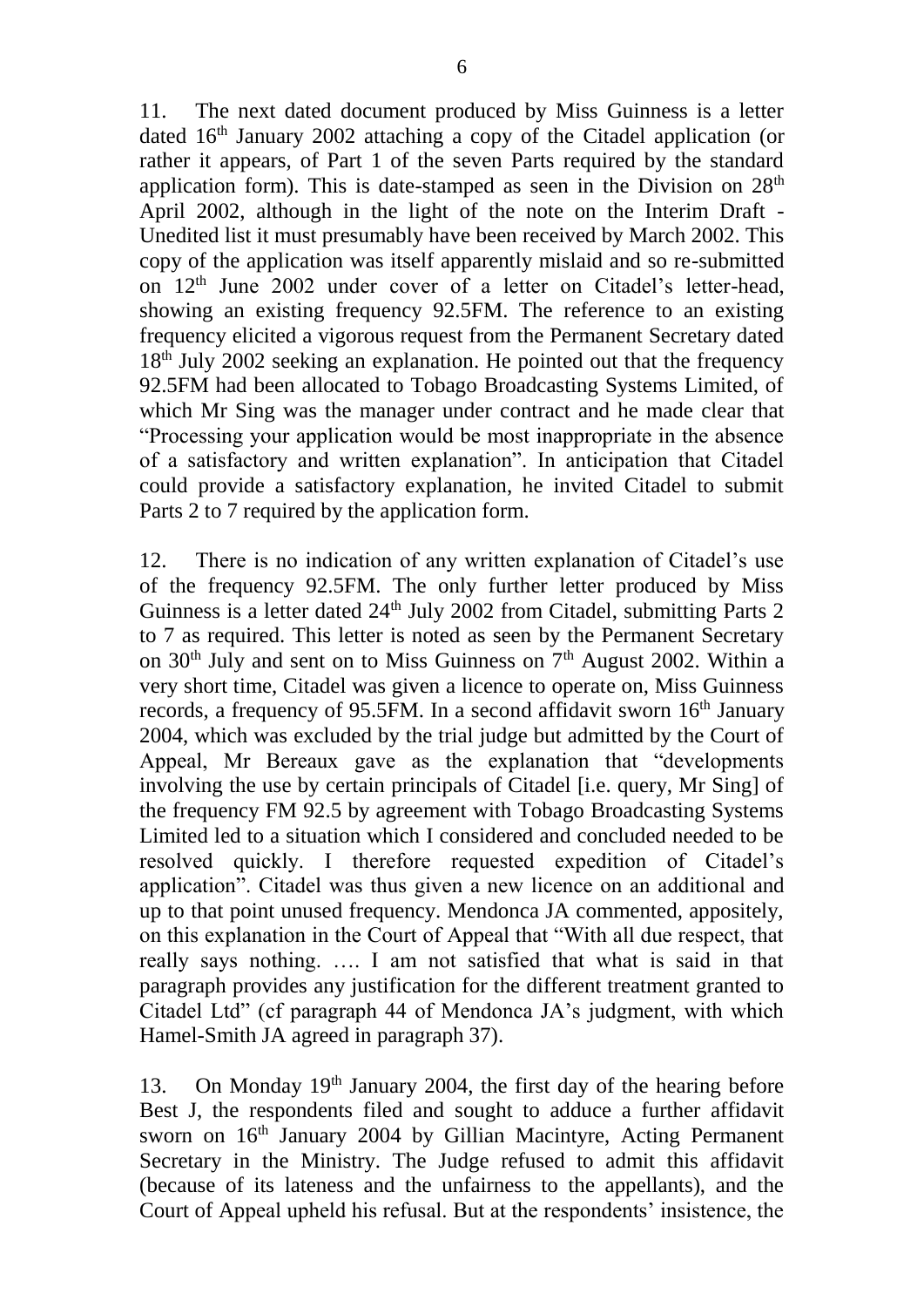affidavit appeared in the bundle of documents put before the Board, and (for good reason, as will appear, and without objection) Sir Fenton referred the Board to documents produced to it. These show that in November 2003 (over three years after Mr Ragbir as the Division's Director had approved the CBSL application and forwarded it for the Minister's attention) the Telecommunications Division was now suggesting that insufficient information had been provided.

14. On 5<sup>th</sup> November 2003 an official sought further information by noon on Friday  $7<sup>th</sup>$  November 2003 on four points (the first three on their face minor technical points, the fourth relating to manpower and financial data under Sections 5 and 7 of the original application). On  $11<sup>th</sup>$ November 2003 the Minister himself wrote effectively limiting the outstanding information to two aspects of the fourth point. He said that "While the information provided so far has enabled us to positively evaluate certain aspects of your submission, there remains some information which is outstanding and which is necessary for the successful consideration of your application". He required this as a matter of urgency. On 17th November 2003 CBSL replied with brief information "without prejudice to the pending constitutional motion". At a Cause List hearing on 19<sup>th</sup> November 2003 the parties indicated their readiness to proceed to a hearing which was fixed for  $19<sup>th</sup>$  to  $21<sup>st</sup>$  January 2004. At some point the Telecommunications Division made a telephone call requesting information under Sections 1 (General), 5 (Manpower), 6 (Incorporation) and 7 (Financial). CBSL responded by letter dated  $18<sup>th</sup>$ December 2003 with several pages of information but simply drawing attention as regards financing arrangements to the previous letter dated 17<sup>th</sup> November 2003. The Division did not complain that this was insufficient or in what respect until Miss MacIntyre's affidavit, filed a month later on the first day of the hearing before Best J. There she said that "no further financial details were provided as was requested nor have these essential details been provided to date". She went on to say that an (unspecified) broadcast policy had been approved in Cabinet on 2nd January 2004, and that there were some 32 outstanding applications and that "a process is underway to evaluate these applications in the context of the Broadcast Policy and the frequencies available".

15. The Judge's refusal to admit Miss Macintyre's affidavit meant that it was not open to the Attorney General or the State which he represents to make any suggestion thereafter that the appellants' application for a licence was (contrary to its recommendation by the Director in 2000 and 2001) either incomplete or defective. The hearing proceeded and judgment was given on the basis that the State had, for over three years, had before it but had failed to give due consideration to an application which was in order and had been recommended by the Director of the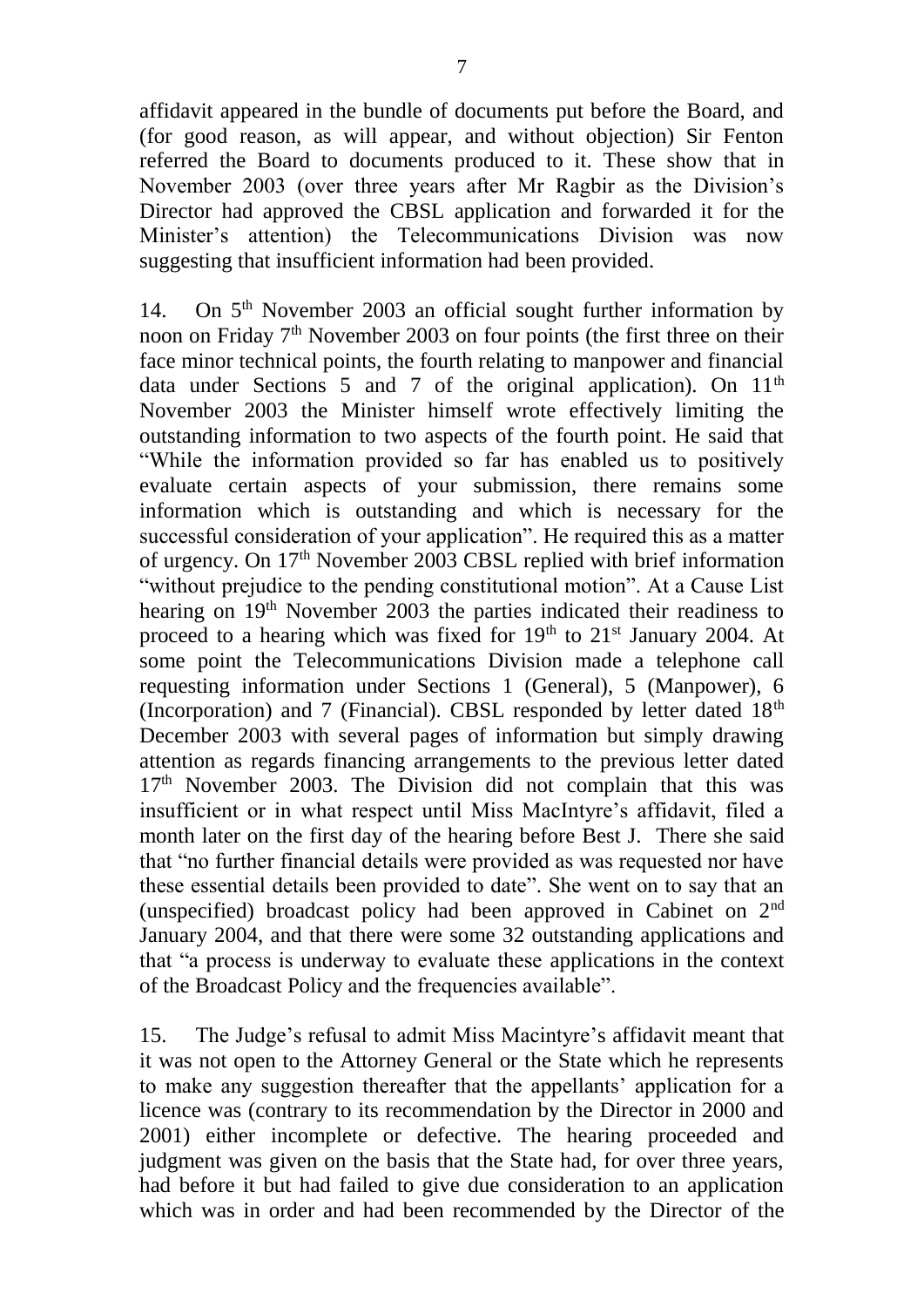Telecommunications Division as long ago as October 2000. The matter also proceeded in the Court of Appeal on this basis. Hamel Smith JA was thus able to say "There is nothing to suggest that there is a risk that the application will not be successful" (paragraph 36).

16. Following the hearing before him, Best J gave judgment on  $4<sup>th</sup>$ February 2004, holding that there had been unequal treatment contrary to section 4(b) and (d) of the Constitution. Having so concluded, he found it unnecessary to consider the claim of breaches of section 4(h) and (i). But he considered it perverse, in the circumstances as they appeared at that date, to seek an order obliging the Cabinet to grant a licence or usurping the Cabinet's decision-making power. He adjourned the issue of redress to a Master. On 11<sup>th</sup> February 2004 SDMS wrote to the Prime Minister enclosing a copy of the judgment and asking that a licence be granted by 20th February 2004, failing which it would "be forced to continue its journey for justice, equality and fair play in the courts of this land". The Minister of Public Administration and Information, Dr Saith, replied on 25th February 2004 saying that "The matter is receiving attention and further correspondence will be addressed to you". None was, and the appellants lodged grounds of appeal dated 26 February 2004.

17. The appeal was heard in October 2004. During its course the Court of Appeal sought information about licences granted and was provided with a list by the new Telecommunications Authority (established under the Telecommunications Act 2001 which came into force on  $30<sup>th</sup>$  June 2004). The list showed only two licences for applications pre-dating 2001. In respect of all thirteen applications the date of recommendation was 19<sup>th</sup> December 2003 and the date of grant of a licence 24<sup>th</sup> June 2004. No information appeared in the letter or list about any application by the appellants.

18. The Court of Appeal in its judgment delivered on  $27<sup>th</sup>$  January 2005 held, disagreeing with the Judge, that only CBSL could be entitled to any relief. The confining of relief to CBSL is, as the Board has mentioned, no longer in issue before the Board. Before the Court of Appeal a central issue was whether proof of mala fides was a prerequisite to establishing a case of infringement of the right to equal treatment. Hamel-Smith JA and Warner JA held that it was not. While disagreeing with the Judge's conclusion that the Ministry's inaction in the case of the appellants (compared to its action in the case of Citadel) amounted to a constructive refusal of a licence, they upheld his conclusion that the Ministry's conduct amounted to a breach of CBSL's constitutional right to equal treatment.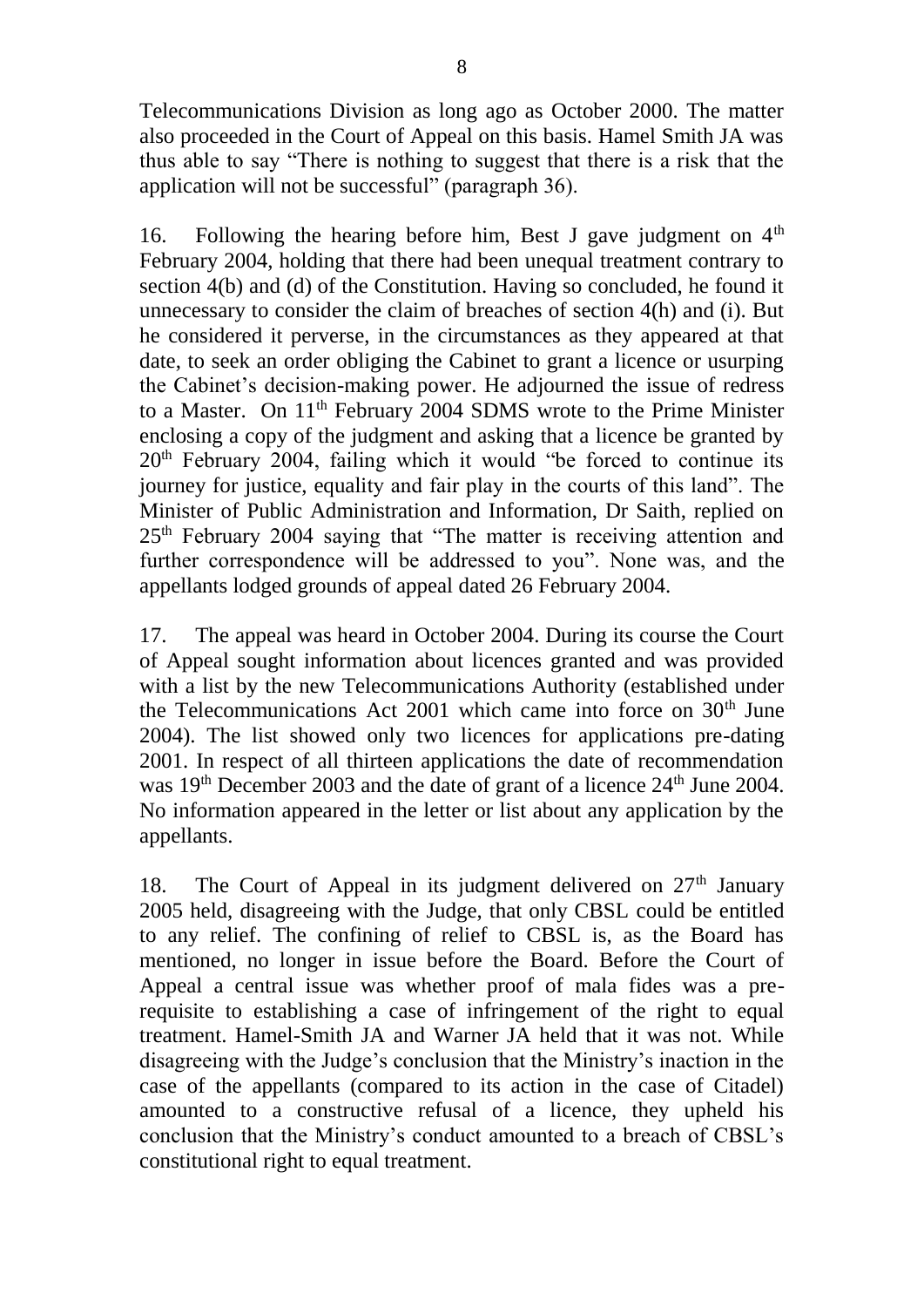19. Mendonca JA in contrast considered that mala fides was necessary, but held on the facts that there was sufficient evidence of intentional and irresponsible conduct which was, in the absence of any justification, sufficient to rebut the presumption of regularity and give rise to an inference of mala fides. Warner JA did not consider that mala fides had been shown. But Hamel-Smith JA, while considering in common with Warner JA that proof of mala fides was not required, also said that for the reasons which Mendonca JA gave, he did not depart from Mendonca JA's decision and findings. So there was a majority in favour of the appellants on the issue of inequality of treatment, both on the basis that mala fides was not a pre-requisite and, it seems (though this is not perhaps entirely clear), on the basis that it was. No cross-appeal was filed by the Attorney General against these conclusions.

20. The Board was invited by Mr Ramlogan, who followed Sir Fenton, to consider further whether mala fides is a pre-requisite to a finding of unequal treatment under the Constitution, having regard to the authorities in Trinidad and Tobago and the Board's own reservations expressed obiter in *Bhagwandeen v. Attorney General of Trinidad and Tobago*  (Privy Council Appeal No. 45 of 2003) [2004] UKPC 21. But, in the absence of any cross-appeal before the Board and in circumstances in which Mr Peter Knox for the respondents had had no previous notice of any intention to address such an issue, it would have been inappropriate to accede to Mr Ramlogan's invitation, and the Board declined to do so. The Board has however one observation to make on the treatment in the courts below of the issue of inequality. In both courts it was assumed that the unequal treatment which was established justified a declaration of breach both of section 4(b) and of section 4(d) of the Constitution. The Board does not consider this to be correct. Section 4(d) is the provision covering circumstances such as the present. Section 4(b) is in the Board's view directed to equal protection as a matter of law and in the courts: see *Bhagwandeen v. Attorney General of Trinidad and Tobago* at paragraph 14. There is here no suggestion that either the law itself or its administration by the courts was discriminatory. But the established breach of section 4(d), against which the Attorney General has lodged no appeal, is by itself a sufficient finding of discrimination for the appellants' purposes.

21. The Court of Appeal agreed with Best J that the established discrimination made it unnecessary to consider the further claims of breach of section 4(h) and (i) of the Constitution. Mendonca JA accepted (in paragraph 48) that it might have been necessary to consider those further claims if it appeared that they might offer grounds for further relief not appropriate under section 4(b) and (d). Warner JA considered (in paragraph 20) that the right to freedom of religion must attach to a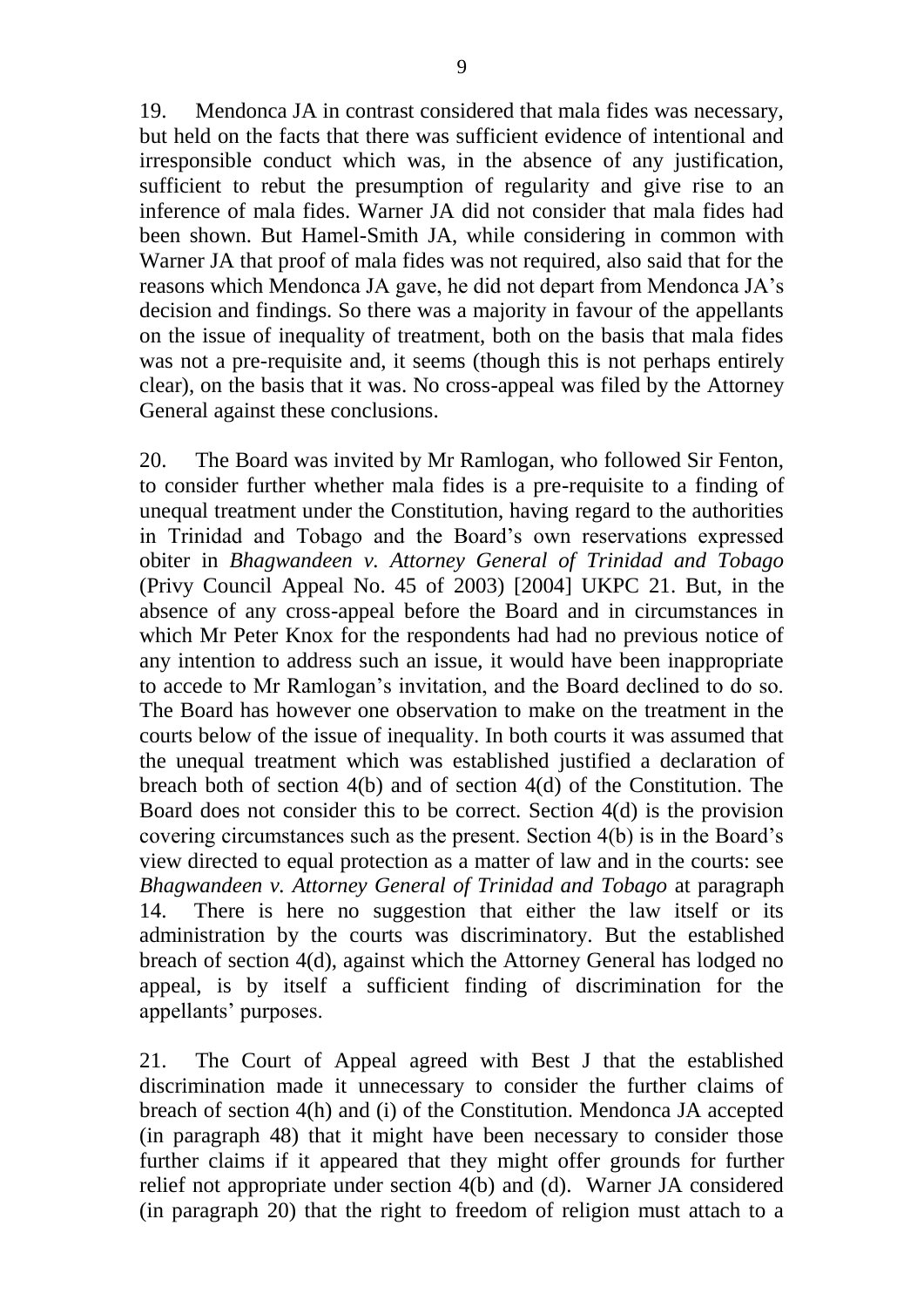natural person, and that there was no evidence of any refusal of a licence, or that CBSL's application had ever been placed before the Cabinet. She concluded therefore that there had been no denial of freedom of expression. The Court of Appeal concluded that the Cabinet could and should now, in Hamel-Smith JA's words (in paragraph 36), be trusted to act responsibly and fairly in determining whether or not a licence should be granted to the appellants. Distinguishing the circumstances which existed before the Board in *Observer Publications Ltd. v. Matthew* [2001] UKPC 11: 58 WIR 188, the Court of Appeal dismissed the appellants' appeal seeking an order for the grant of a licence. However, it concluded that the Judge's intentions should be clarified and that an order should be made directing that the matter be placed before the Cabinet for its consideration within 28 days, while the Judge's order that the issue of "redress" be adjourned to a Master should be amended to require the matter to be referred to the master for the assessment of damages (cf per Mendonca JA at paragraphs 49-51, with which Hamel-Smith JA agreed at paragraphs 34 and 38 and Warner JA agreed at paragraph 36).

22. On 10<sup>th</sup> February 2005 the respondents filed a 12 page skeleton. All but the last 12 lines were devoted to an application that the Court of Appeal should review its order that the respondents should bear 50% of the appellants' costs of the appeal and cross-appeal. The last 12 lines referred to the order that CBSL's application be placed before Cabinet for consideration within 28 days, they pointed out that the Wireless Telegraphy Ordinance (Ch 36, No 2) of 1936 had been replaced by the Telecommunications Act 2001 (which, as the Board has mentioned, came into force on  $30<sup>th</sup>$  June 2004) and they concluded baldly that "In the circumstances it appears that the regime for the grant of licences under the Wireless Telegraphy Ordinance no longer obtains". The implicit effect of this submission was, as Mr Knox acknowledged before the Board, that CBSL should, despite four and half years of relatively successful litigation against the State, now start all over again with a new application to the new Telecommunications Authority.

23. The issue whether this was so, or whether the transitional provisions of the Telecommunications Act 2001 preserved the existing machinery for dealing with applications outstanding at the date when it came into force, was litigated before the Court of Appeal at a further hearing. The Court of Appeal on 21<sup>st</sup> April 2005 delivered a second judgment, dealing with the point. Mendonca JA giving the judgment of the Court recorded in paragraph 7:

"We have been told by Counsel for the Respondent that in compliance with the order of the Court that Cabinet has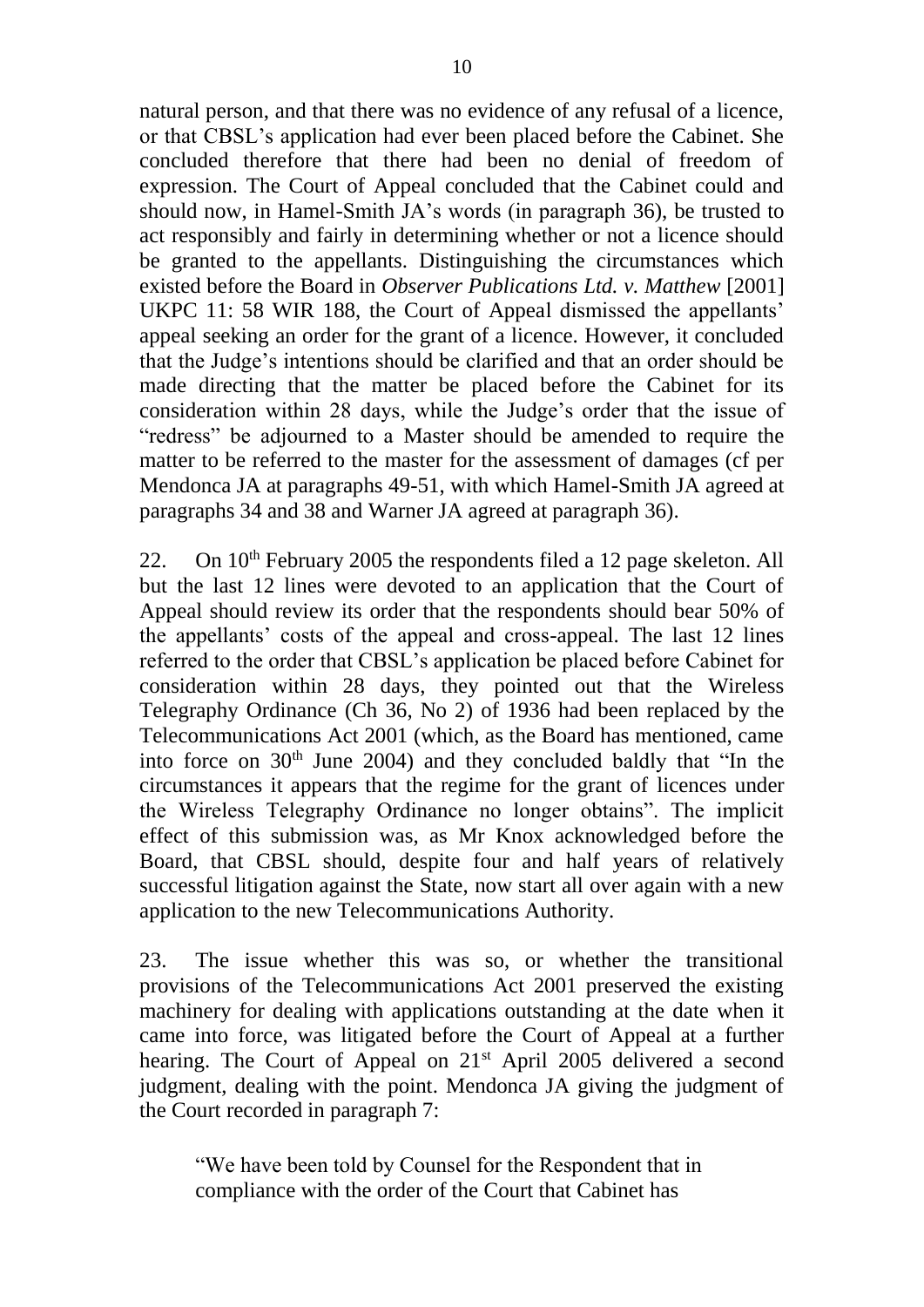considered the application, but it is in a quandary as to what to do next and now seeks clarification in view of the order made."

24. The Court of Appeal held that the transitional provisions of the 2001 Act preserved the power of the President acting on the advice of the Cabinet to grant licences in respect of pending applications, so that the Cabinet might continue to deal with CBSL's application. In order to avoid doubt, it added (at paragraph 15) that, since it understood from counsel that the Cabinet had already considered the application ("in compliance with the order of the court" as Mendonca JA said in paragraph 7), it would direct that, if the application had been approved, the Cabinet should so advise the President within the next 28 days, and, if it had been refused, the Cabinet should so advise CBSL giving written reasons for the refusal, again within the next 28 days.

25. On 21st April 2005 the appellants were granted conditional leave to appeal to the Board, which was converted into full leave on  $12<sup>th</sup>$  May  $2005$ . On  $17<sup>th</sup>$  May 2005 the Permanent Secretary to the Ministry of Public Administration and Information then wrote to CBSL a letter, disclosing a position so remarkable that it is appropriate to set the letter out in full:

## "**Re: Application dated December 1, 1999 [sic] of Central Broadcasting Services Limited**

We refer to the above captioned matter.

Please be advised that Cabinet has considered your application of December 1, 1999 for a broadcasting licence. Your application was made pursuant to section 3(2) of the Wireless and Telegraph Ordinance. Your application was required to be made in accordance with the conditions stated in the Instructions for filing the Application Form for Broadcast Licences.

Cabinet first considered your application on February 19, 2004 whereupon Cabinet referred the application to the Finance and General Purposes Committee for its detailed consideration and recommendation to Cabinet.

On March 1, 2004 the Finance and General Purposes Committee considered your application and the application was sent back to the Cabinet on March 4 2004. Cabinet again referred your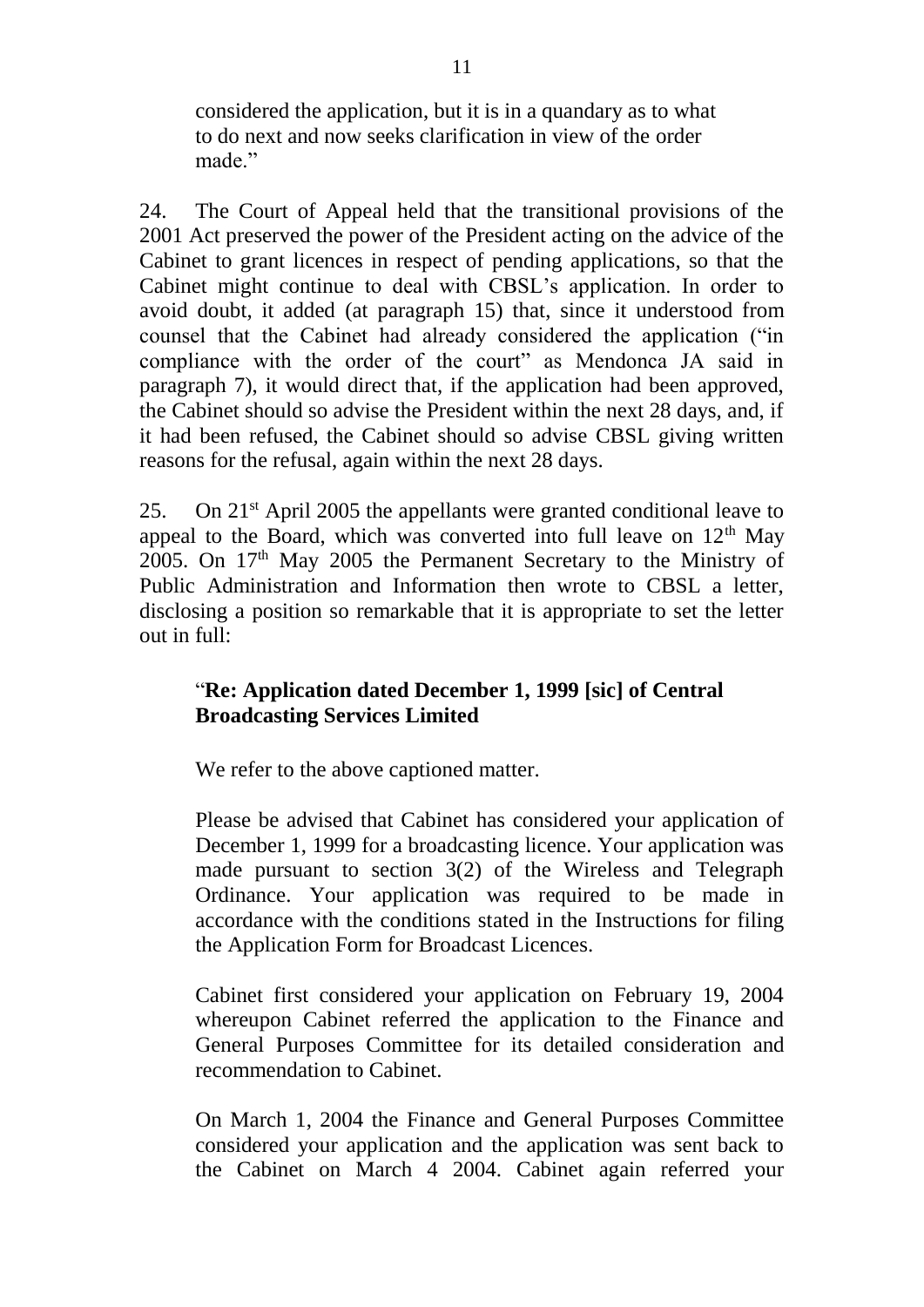application to the Finance and General Purposes Committee on March 11, 2004 for further consideration and recommendation.

The Finance and General Purposes Committee considered your application again on June 21, 2004 for recommendation to Cabinet. In formulating its recommendation the Committee referred to the Report on the Review of Applications for FM Radio Broadcasting Licences (hereinafter "the Report"), dated December 19, 2003 which stated that you did not submit detailed financial information as required by law and the Application Form despite separate requests for additional information from you.

Correspondence was issued to all parties with incomplete applications during the period October 6 to October 8, 2003 with a deadline for all outstanding information by October 17, 2003. Letters were again dispatched to those applicants whose applications were incomplete in the week of November 10, 2003 with November 19, 2003 as the deadline for submission. A final request for information was sent to all applicants with outstanding information with a deadline of December 17, 2003. At that stage, a review of all applicants with complete applications was undertaken. Your application was incomplete as at the date of the preparation of the Report that is dated December 19, 2003. Based on the contents of the Report, the Finance and General Purposes Committee recommended on June 21, 2004 to Cabinet that your application should be refused.

On June 24, 2004 Cabinet, on the recommendation of the Finance and General Purposes Committee, refused to grant your application for a broadcasting licence on the grounds stated in the Report, which formed the basis of the recommendations of the Finance and General Purposes Committee.

Cabinet therefore decided not to grant your application because, despite separate requests for additional information from you, you failed to submit detailed financial information in support of your application. The said information was required to be stated in the Application Form on which all applications were evaluated. The failure to submit this information rendered the application ineligible for approval.

Please be guided accordingly."

26. A number of points follow: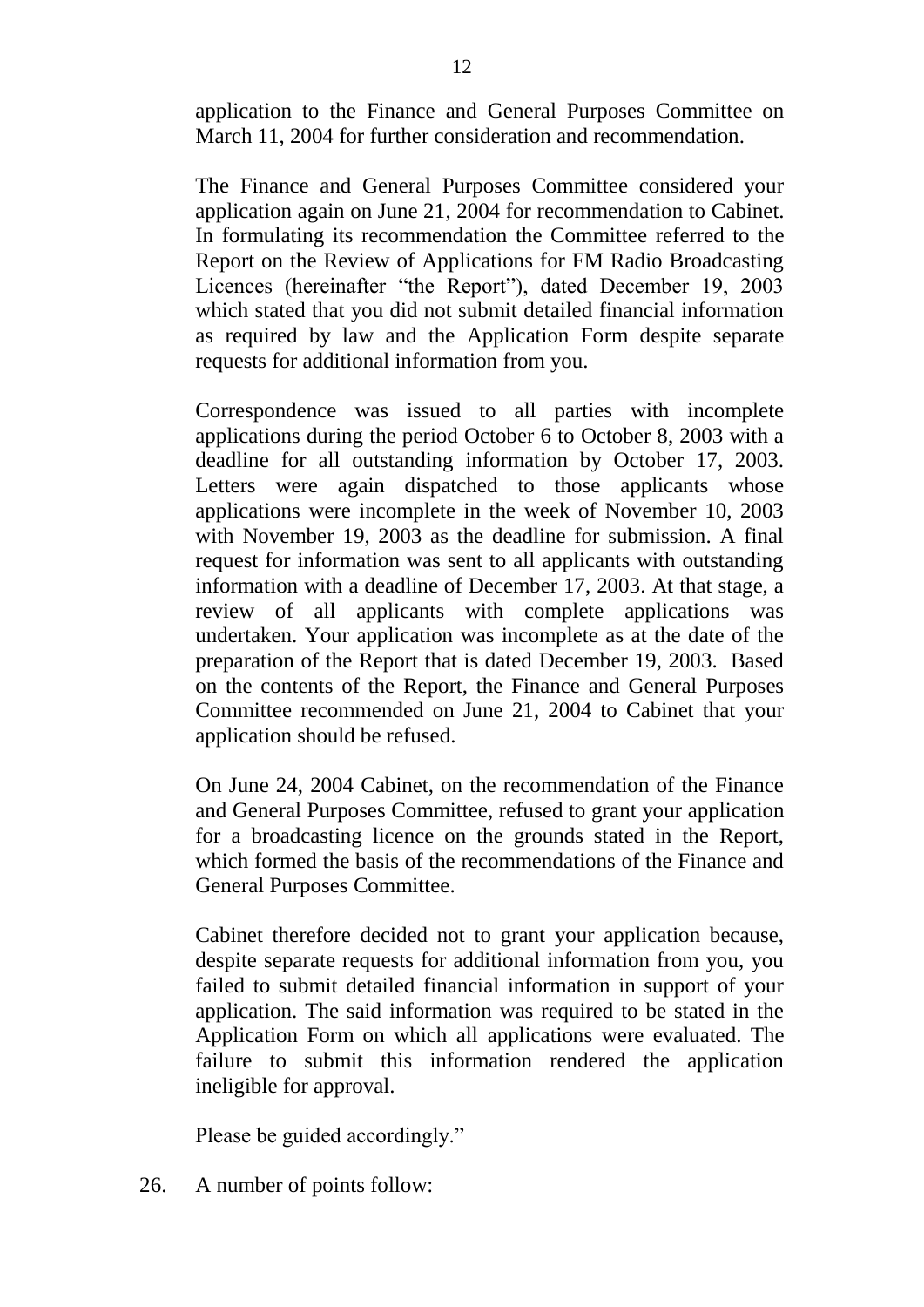(1) Firstly, a Report on the Review of Applications for FM Radio Broadcasting Licences was prepared on 19<sup>th</sup> December 2003. It seems quite likely that this was prepared within the Telecommunications Division but no such Report has been disclosed, even to the Board. Evidently however it stated that CBSL "did not submit detailed financial information as required by law and the Application Form despite separate requests for additional information". In this respect, the Board notes that (a) the letter dated 17<sup>th</sup> May 2005 refers to a letter as having been sent in the week of  $10<sup>th</sup>$  November 2003 to any applicant whose application was incomplete  $-$  a reference which corresponds with the sending of the Minister's letter dated 11<sup>th</sup> November 2003 to CBSL; but (b) it goes on to suggest that a final request had been sent to all applicants with outstanding information with a deadline of  $17<sup>th</sup>$  December 2003 – that is not consistent with Miss MacIntyre's affidavit sworn  $16<sup>th</sup>$  January 2004, in which no such request is mentioned or exhibited and no such deadline is suggested, and (c) it makes no mention of the appellants' letters dated  $17<sup>th</sup>$  November and  $18<sup>th</sup>$  December 2003, or of the telephone conversation referred to in the latter letter, all attested to by Miss MacIntyre in her affidavit sworn 16<sup>th</sup> January 2004. On the contrary it plainly implies that, when Cabinet considered the matter in the first half of 2004, no regard was paid to the latter letter, despite its production by Miss MacIntyre (and although she makes no suggestion that a deadline of  $17<sup>th</sup>$  December 2003 was given to CBSL).

(2) The letter dated  $17<sup>th</sup>$  May 2005 discloses that Cabinet considered CBSL's application in the light of recommendations of its Finance and General Purposes Committee on three occasions shortly after judgment was given by Best J. These were on  $19<sup>th</sup>$ February 2004, on  $11<sup>th</sup>$  March 2004 and finally on  $24<sup>th</sup>$  June 2004 when the Cabinet is said to have refused to grant a licence because of CBSL's failure to submit detailed financial information. Thus the very allegation which the respondent was refused leave to advance by Best J (a refusal later upheld in the Court of Appeal) became and remains the only basis ever suggested for refusing CBSL a licence.

(3) Until the letter dated  $17<sup>th</sup>$  May 2005 no step was taken to notify the Cabinet's refusal of 24<sup>th</sup> June 2004 to CBSL, to SDMS or to anyone else who might be concerned or interested. The letter tenders no explanation why or how it came about that none was. Mr Knox representing the Attorney General, a member of the Cabinet, was equally in no position before the Board to tender any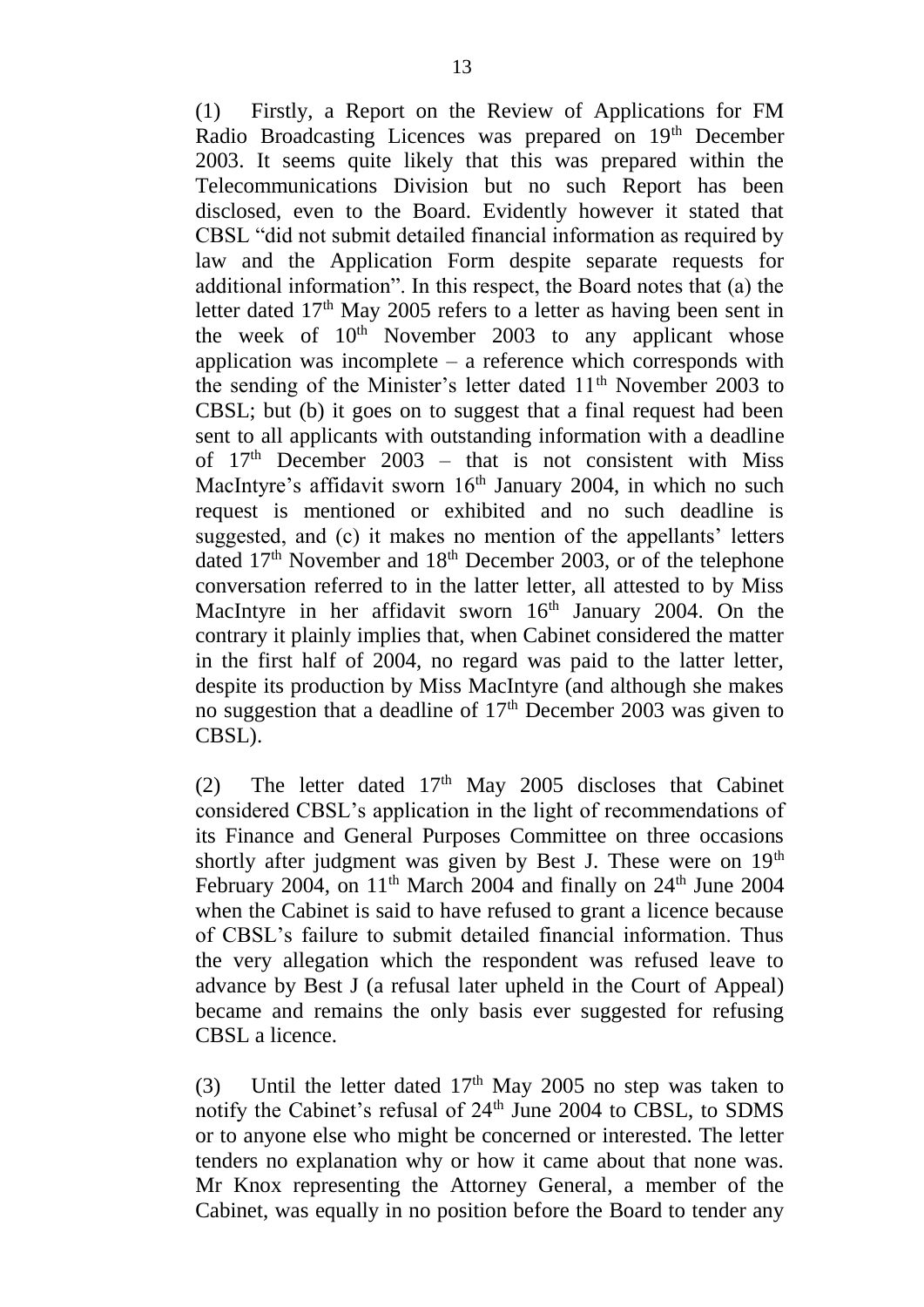explanation. The letter was in the bundle put before the Board. It is self-evident that any court dealing with the appeal would expect an explanation on this, and other points, arising upon the letter. The Cabinet's consideration of CBSL's application is presented in the letter as the ordinary, objective consideration that any application should receive, quite independently of any legal proceedings. If that were so, there could be no basis for not communicating it accordingly. The cross-appeal to the Court of Appeal could not justify failure to notify CBSL of the failure of its application. One can only speculate whether any notification would have taken place had the cross-appeal succeeded.

(4) The letter discloses a situation in which the Court of Appeal was allowed to proceed under a serious misapprehension in and throughout the course of two substantial hearings. The Court of Appeal was twice allowed to give judgment on false premises, viz that the Cabinet had never considered the licence application, still less reached any decision on it prior to the Court of Appeal's first judgment. Again no explanation had been tendered as to why or how this could have come about, although it is obvious that one would be expected.

(5) Contrary to the impression that the respondent through his counsel gave or allowed the Court of Appeal to have during the second hearing, the letter dated  $17<sup>th</sup>$  May 2005 does not disclose any substantive re-consideration of the matter by the Cabinet after and "in compliance with" the Court of Appeal's first judgment. On the contrary, it is inconsistent with there having been any such reconsideration or compliance.

27. Mr Knox conceded that the position was "unusual and unsatisfactory". That is an understatement. Mr Knox went on to argue valiantly that, in the light of the facts disclosed in the letter dated  $17<sup>th</sup>$ May 2005, the appropriate course would now be for CBSL to take fresh proceedings for judicial review of the Cabinet's refusal, or (secondly) for the Board simply to make yet a further order for the Cabinet to reconsider the application, or (as a third possibility) for CSBL to avoid any Cabinet involvement by making a new application to the Telecommunications Authority. In the Board's view, neither the first nor the third of those possible courses could be an appropriate response to the course of events which has become apparent since the Court of Appeal was allowed to deal with the matter under a misapprehension as it did. They do not take appropriate account of the long history of this matter, the inequality of treatment established independently of the new matters now known, or the Cabinet's uncommunicated consideration and decision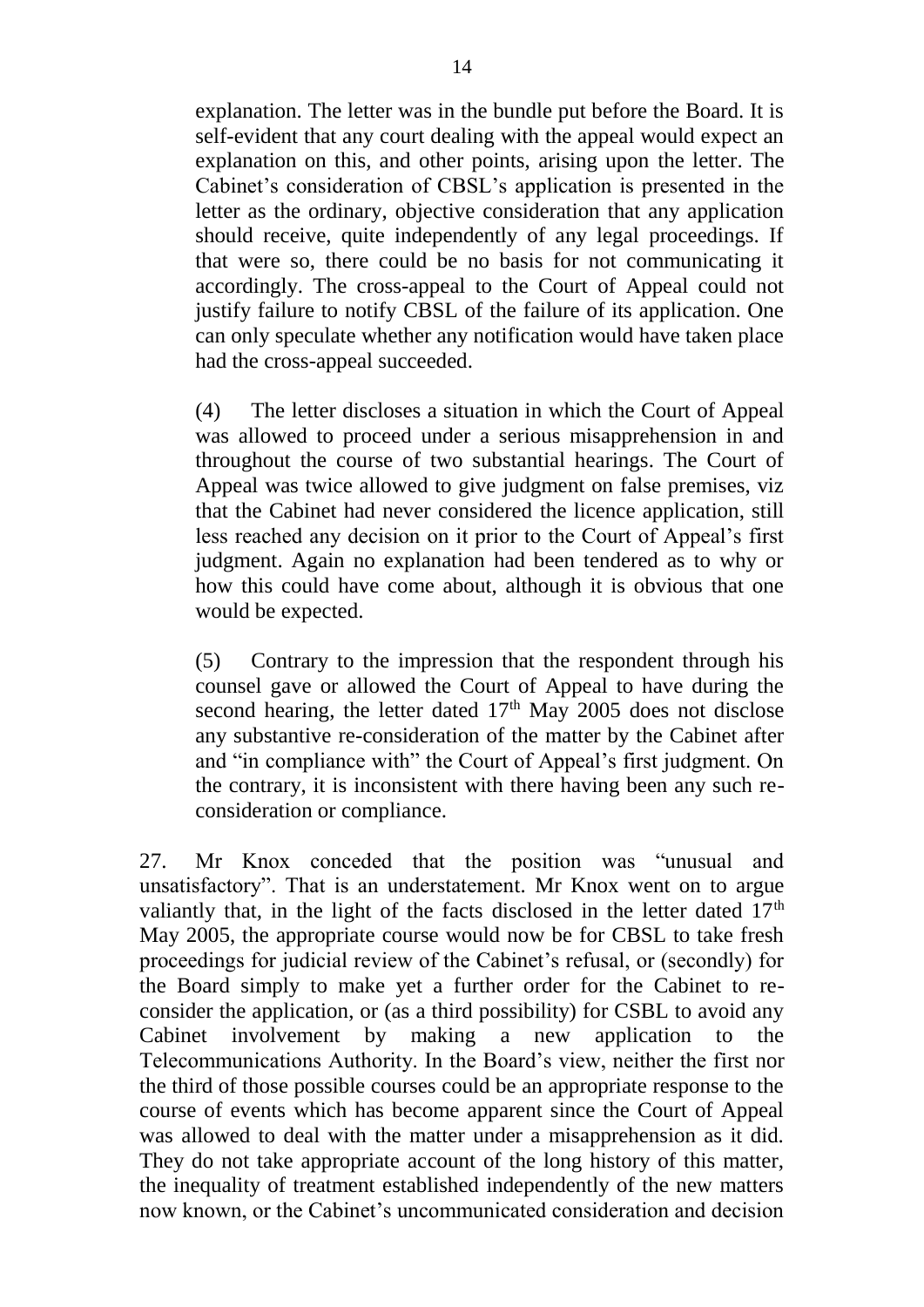to refuse a licence in June 2004 on a ground that the Attorney General had been refused permission to raise by the Judge. All these matters relate closely to the course of and issues in the present proceedings. Any suggestion that CBSL should have to commence yet further proceedings or begin with a fresh application to the Telecommunications Authority is in the Board's view unrealistic. The same matters also bear strongly, in the Board's view, on the question whether the second course would, as matters now appear, afford appropriate relief in these proceedings.

28. Before considering that question further, the Board observes that the course of events revealed by the letter dated  $17<sup>th</sup>$  May 2005 is also relevant in relation to Sir Fenton's submission that the Board should consider the constitutional challenge based on section 4(h) and (i), and that a finding of a breach under one of these sections could have a bearing on the appropriate remedy. The Board sees force in Warner JA's view that section 4(h) is irrelevant to an application by a corporate entity. With regard to section 4(i), the Board starts by noting section 5(1) of the Constitution which provides:

"Except as is otherwise expressly provided in this Chapter and in section 54, no law may abrogate, abridge or infringe or authorise the abrogation, abridgment or infringement of any of the rights and freedoms hereinbefore recognised and declared."

29. A law may clearly "abridge" or "infringe" the right to freedom of expression without entirely "abrogating" it. Likewise, the right which section 4(i) guarantees will exist without discrimination in respect of freedom of expression can be infringed even though (i) no absolute right exists to a licence and (ii) the conduct impugned does not abrogate all freedom of expression, but leaves it in many respects unaffected. In *Benjamin v. Minister of Information and Broadcasting* [2001] UKPC 8; [2001] 1 WLR 1040, the Board was concerned with the Constitution of Anguilla, section 11 of which provided that "Except with his own consent, no person shall be hindered in the enjoyment of his freedom of expression….". The government had decided to suspend a radio programme, without notice to the producer, because of criticisms and statements of intention to sue made by the vice president of the local lottery company after the producer said that a lottery was inappropriate and in his view illegal. The Board in its opinion considered that "freedom of speech ….. may be hindered where there is no contractual and no absolute generalised right to speak in the way in which the individual wishes to express his views" (paragraph 31). It regarded "the motive of the government in closing the programme ….. [as] a relevant factor in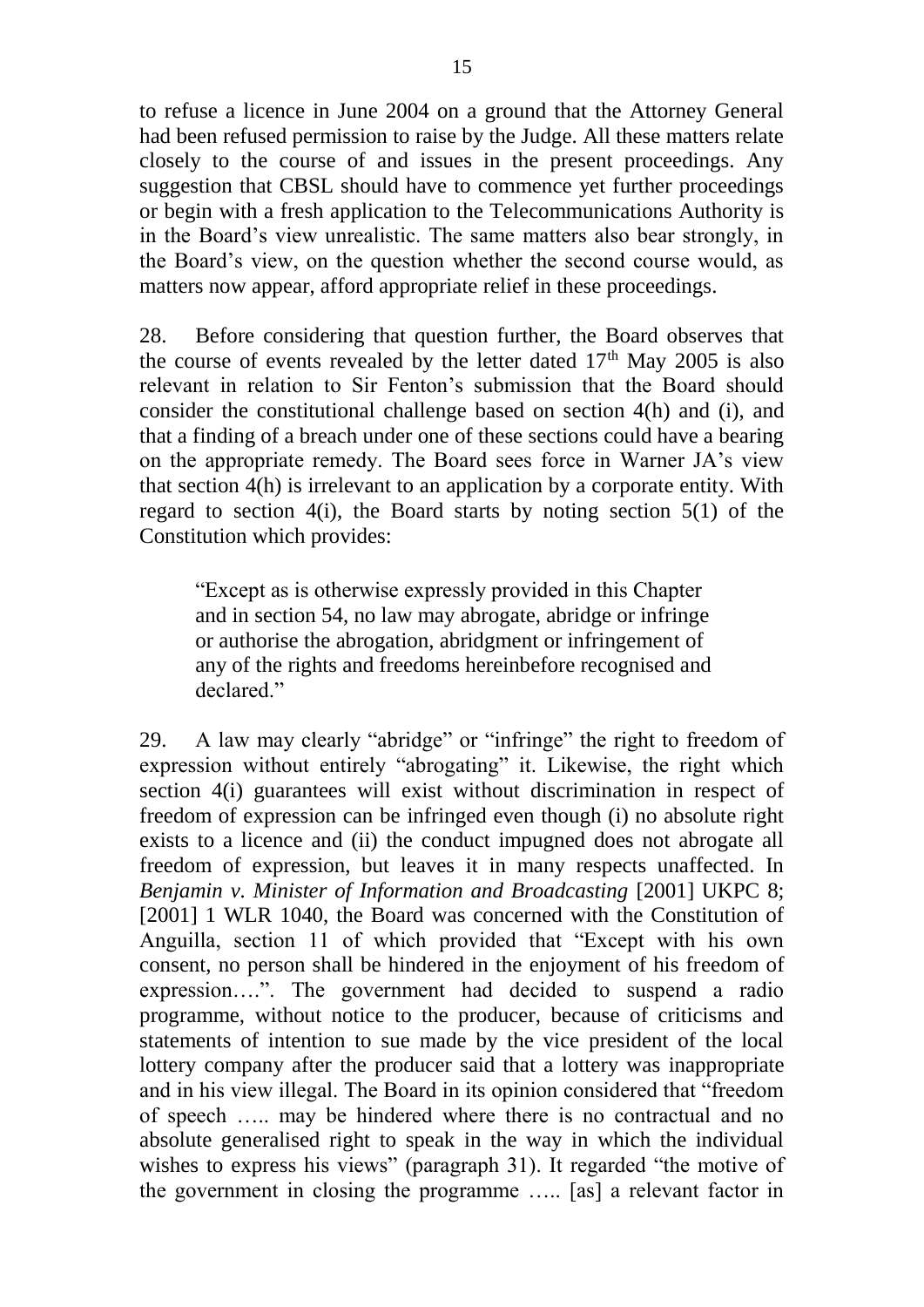deciding whether there was a contravention of section 11" (paragraph 49). It observed that *Benjamin* was "not a case where the government, as owners of the radio station, felt that the programme had ceased to have sufficient audience participation or appeal", nor a case where there had been intended from the beginning a limited series or period (paragraph 49). Rather, it appeared that "As long as people were not criticising the government on sensitive issues, …. the government was content for the programme to continue" (paragraph 49) and so there was, as the judge had there held, "an arbitrary or capricious withdrawal of a platform which had been made available by the government" (paragraph 51).

30. In relation to a government controlled radio station, the government as owners with direct responsibility for policy and finance would normally, and rightly, be recognised as having wide control over operations and programming. The present case is in contrast concerned with a government controlled licensing process, in relation to which the government's legislative and constitutional role is to ensure the efficient, objective and non-discriminatory handling of licence applications, securing the speedy granting of licences where appropriate and thereby also securing the constitutional right of freedom of expression. Where there has been a failure in this respect, an applicant's freedom of expression can in the Board's opinion be said to have been infringed.

31. This is confirmed by the Board's decision in *Observer Publications Ltd. v. Matthew* 58 WIR 188, where a constitutional challenge based on that ground was mounted after more than five years of prevarication in dealing with an application for a licence to operate a commercial FM radio station. The relevant constitutional provision (section 12 of the Constitution of Antigua and Barbuda) was in effectively identical terms to that in issue in *Benjamin v Minister of Information and Broadcasting*  [2001] 1 WLR 1040. The relevant application fell under the local telecommunications legislation to be made to and considered by a Telecommunications Officer, Mr Matthew, who had been duly appointed by the Public Service Commission, but due to a misapprehension believed that it was his role to forward applications for consideration by the Minister of Public Works, who in turn secured the decision of the Cabinet.

32. The Board emphasised that, although no-one has an absolute right to establish a broadcasting station, the effect of the constitutional provisions before it was that a licence could be refused only on constitutionally justifiable grounds (paragraph 4). The case was not argued on the basis of discrimination (although the homogeneous nature of existing long-term licences, almost exclusively granted to the government or members or relatives of its ministers, might in the Board's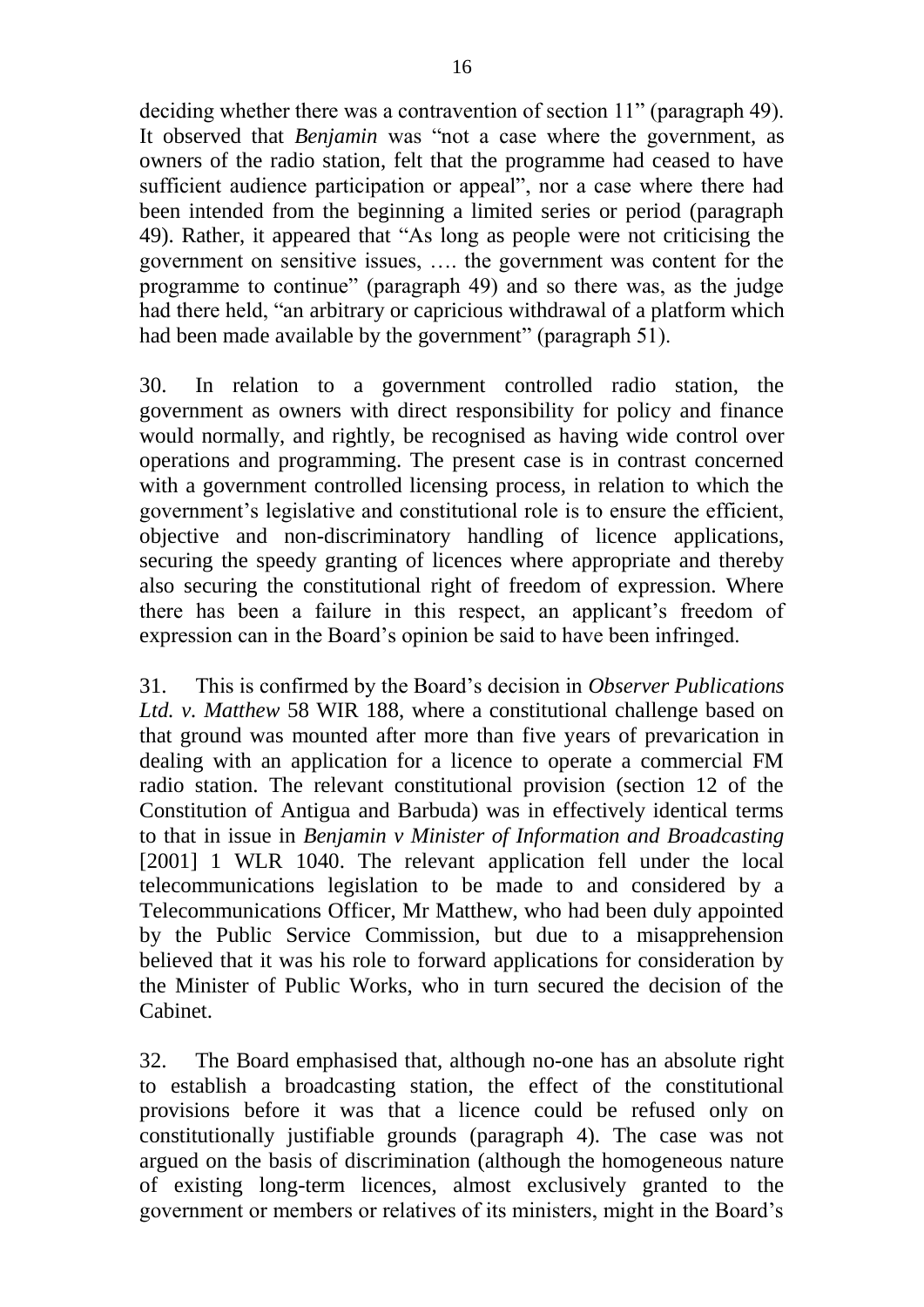view have been given rise to "a serious issue of discrimination", had it been discovered earlier: paragraph 11). The Board was also unable to conclude on the evidence that there had been "a policy motivated by a desire to suppress or limit criticism of the Government of the day", although it saw some cause for concern on this score: paragraph 47. But the Board unhesitatingly concluded that the right of freedom of communication had been denied without justification: paragraph 53. It made a corresponding declaration and went on to make "an order that forthwith a radio broadcasting licence will be issued to [the appellant] as applied for or on such other frequency as the High Court, on prompt application by the Attorney-General, may approve" (paragraph 54).

33. Returning to the present case, there was here in the Board's opinion a similar infringement of CBSL's right to freedom of expression under section 4(i) of the Constitution of Trinidad and Tobago. CBSL's application for a licence was recommended to the Minister by the Director of the Telecommunications Division as long ago as October 2000. There was conspicuous failure to deal with the application for over three years. There was unexplained and unjustified discrimination in favour of another applicant, Citadel. No questions were raised about CBSL's application or financial position during those three years, until after the time for filing evidence in, and shortly before the hearing of, proceedings brought to challenge the government's inaction. Even then, the Board notes, it was not explained why the Director's previous recommendation was now regarded as inappropriate; or why financial information should have assumed so significant a role in the context of the operation of a radio station, let alone its operation by a company incorporated by a substantial organisation able, as the papers indicate and as the Board was also told without contradiction, to draw on significant voluntary as well as financial resources. In any event, the trial judge refused the Attorney General permission to rely on any objection based on CBSL's suggested failure to provide adequate financial information. The matter fell to be considered thereafter on the basis that the application was in that respect in order. Yet the information now available shows that the only ground put forward for refusal of the application is the ground which the Attorney General representing the State was refused permission to raise. In addition, as the Board has already noted, there was a complete failure to communicate that refusal, or the fact that Cabinet had even considered the matter, to the applicant, and the Court of Appeal was allowed to hear and determine the matter under a serious misapprehension on two occasions.

34. These factors in the Board's opinion justify the application to the State's handling of CBSL's licence application since the end of 2000 of the same description "arbitrary or capricious" as was applicable to the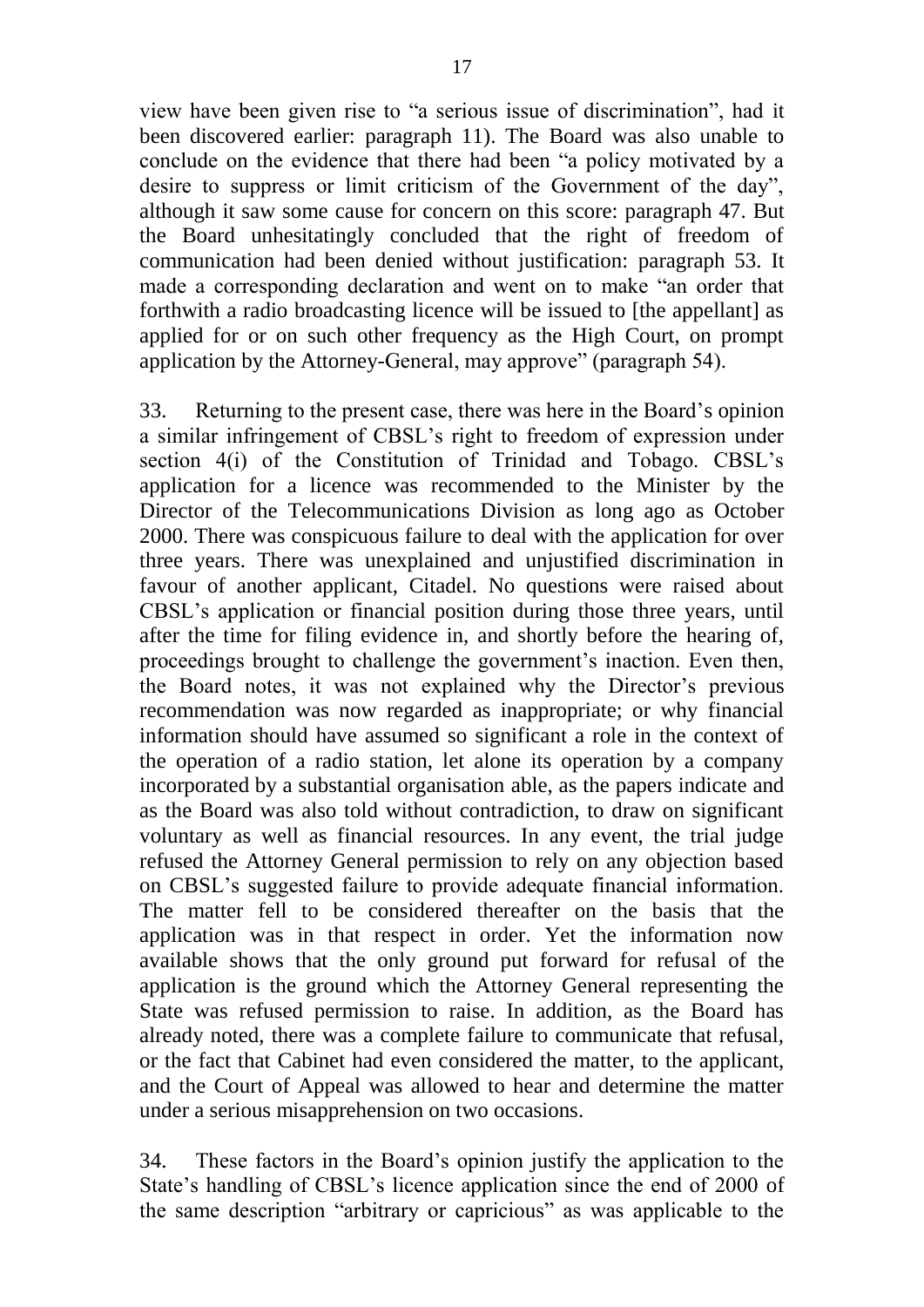conduct in issue in *Benjamin v Minister of Information and Broadcasting*  [2001] 1 WLR 1040, at paragraph 51. Further, assuming (which the Board should not be taken to accept, though it expresses no concluded view) that it is necessary, in order for there to have been an infringement of the right to freedom of expression, to show that, given proper handling, a licence would by now have been granted, the Board considers such a conclusion to be amply justified on the present facts. The Director in October 2000 had actually specified a frequency of 107.1 MhZ (a frequency in the event allocated on  $24<sup>th</sup>$  June 2004 to Inner City Broadcasting whose application only dated from 22<sup>nd</sup> July 2002). There is no doubt some limit to available frequencies, as Miss Mala Guinness says, but there has never been any suggestion, past or present, of scarcity of channels as a reason for resisting CBSL's application (which should, if fairly treated, also have had prior consideration to that of Inner City Broadcasting). As to the suggestion that there might be other applications, especially applications even older than CBSL's, which might justify prior treatment or might be prejudiced by the grant of a licence to CBSL, that is neither established nor on its face at all likely, bearing in mind that all but two of the applications recommended on 19<sup>th</sup> December 2003 and granted by Cabinet on  $24<sup>th</sup>$  June 2004 dated from the years 2001 to 2003. It is true that a further 19 applications are said to have been reviewed on 19th December 2003 (including, as is now known, CBSL's). The likelihood is that all or most of them were refused and there is no indication that any of them is complaining or could complain if the Director's recommendation of CBSL's application, given as long ago as October 2000, were now implemented.

35. The Constitution of Trinidad and Tobago provides in section 14 that:

"14.(1) For the removal of doubts it is hereby declared that if any person alleges that any of the provisions of this Chapter has been, is being, or is likely to be contravened in relation to him, then without prejudice to any other action with respect to the same matter which is lawfully available, that person may apply to the High Court for redress by way of originating motion.

(2) The High Court shall have original jurisdiction

*(a)* to hear and determine any application made by any person in pursuance of subsection (i); and

*(b)* to determine any question arising in the case of any person which is referred to it in pursuance of subsection (4),